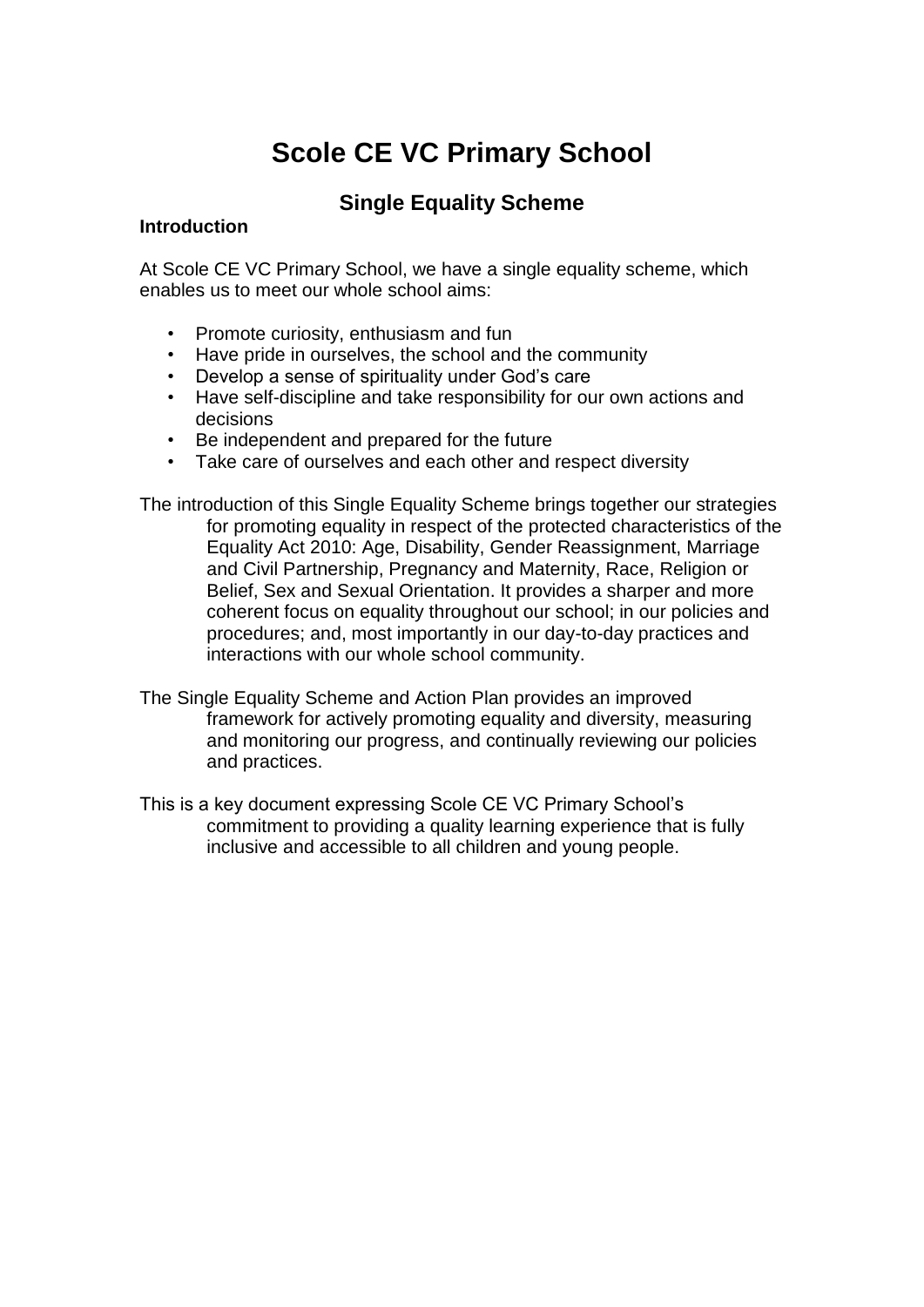Signed : Headteacher, Chair of Governors

#### **Values**

At Scole CE VC Primary School, we know that properly meeting the duties described above will mean that all our work must embody some key principles:

- We strive to make the best possible provision for all learners, regardless of disability, ethnicity, culture, religious affiliation, national origin or status, gender or sexuality.
- We respect diversity. We know that treating people equally is not simply a matter of treating everyone the same. We adopt the Norfolk Inclusion Statement's view that inclusion is: The process of taking necessary steps to ensure that every young person is given an equality of opportunity to develop socially, to learn and to enjoy community life. This means that we do our best to make reasonable adjustments for disability, recognise and celebrate cultural differences, understand the different needs and experiences of boys and girls.
- We know that equality is not simply about protecting the potentially vulnerable. We believe that all children are damaged by the holding of prejudicial views, and seek to promote good relationships between all groups, and positive attitudes towards disabled people, people from different ethnic or cultural groups or faith backgrounds and people of different gender or sexuality.
- We value staff for their ability and potential to help us make the best possible provision for the children in our school, regardless of disability, ethnicity, culture, religious affiliation, national origin, gender or sexuality.
- We are proactive in our efforts to identify and minimise existing barriers or inequalities.
- We seek the views of all groups affected by the policies and work of our school, and try to involve them in policy review.
- We recognise our role in promoting community cohesion, and actively encourage the participation in public life of all learners in our school.

# **Duties**

Our scheme enables us to meet our duties under:

- The Race Relations Act (1976)
- The Race Relations (Amendment) Act (2000)
- The Disability Discrimination Act (1995)
- The Disability Discrimination Act (2005)
- The Sex Discrimination Act (1975)
- The Equality Act (2010)

Our scheme supports our response to our duty to promote community cohesion under the Education and Inspections Act (2006)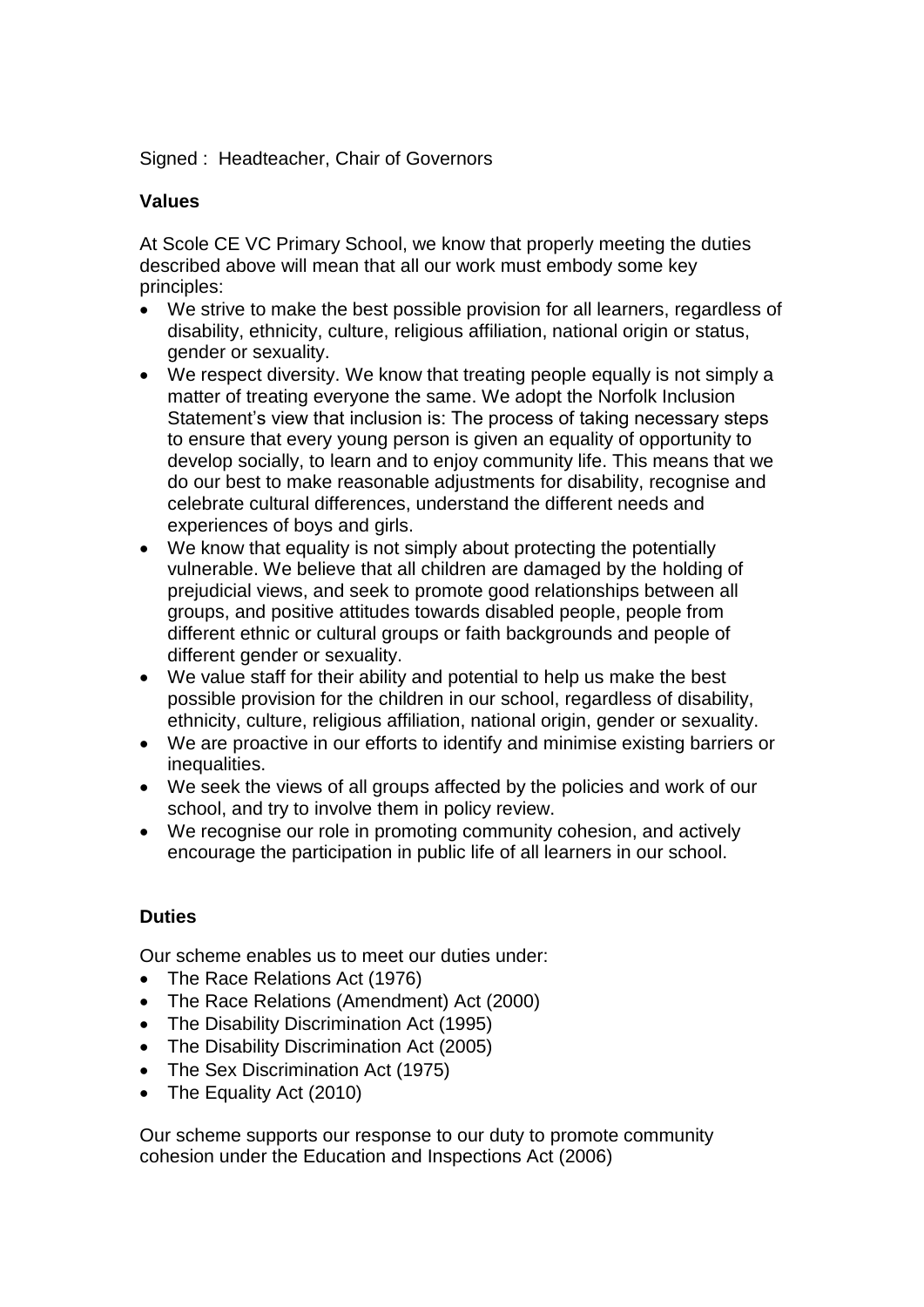We are particularly mindful of our duties under:

**Disability** 

- to promote equality of opportunity
- to eliminate unlawful discrimination
- to eliminate disability-related harassment
- to promote positive attitudes towards disabled people
- to encourage disabled people's participation in public life
- to take steps to take into account people's disabilities Race
- to eliminate unlawful discrimination
- to promote equality of opportunity
- to promote good relations between people of different racial groups **Gender**
- to eliminate unlawful sex discrimination
- to promote equality of opportunity and good relations between men and women, boys and girls

# **Community Cohesion**

In addition to the above duties, we are committed to helping young people to learn to understand others, to value diversity, to promote shared values, to promote awareness of human rights, to develop the skills of participation and responsible action. This will be reflected within our school community, in our dealings with the school's local community, and in the children's understanding of their place in the national and global communities.

#### **Leadership and Management**

The headteacher and governors ensure that the values described above have impact on all the school's policies and practices, particularly those dealing with:

- learners' progress, attainment and assessment
- learners' personal development, welfare and well-being
- teaching strategies
- admissions and attendance
- staff recruitment and retention
- staff professional development
- care, guidance and support
- behaviour, discipline and exclusions
- working in partnership with parents and carers
- working with the wider community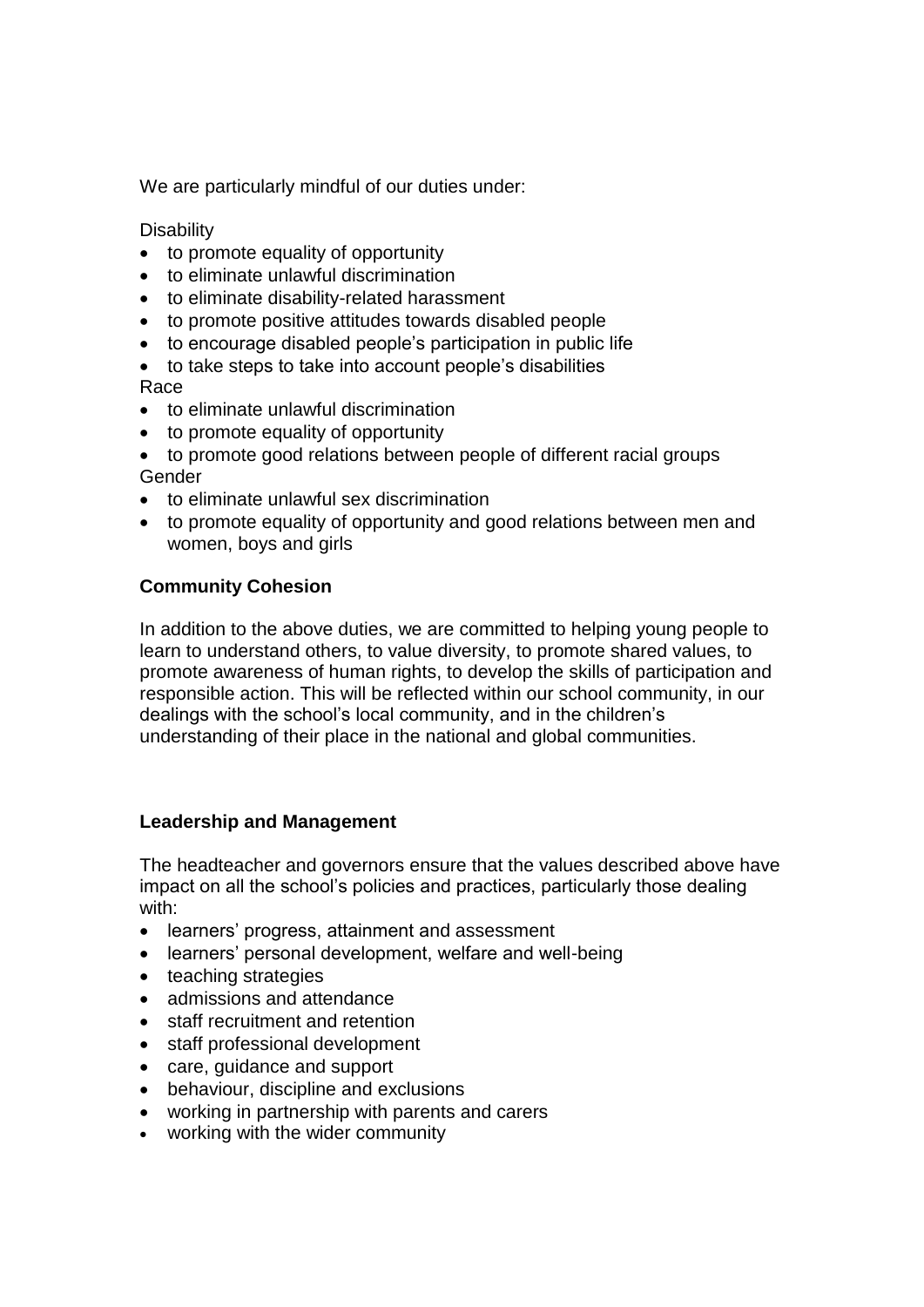# **Roles and responsibilities**

- The governing body will ensure that the school complies with statutory requirements in respect of this policy.
- The headteacher is responsible for the implementation of this policy, and will ensure that staff are aware of their responsibilities, that they are given necessary training and support, and seeing that appropriate action is taken in any cases of unlawful discrimination.
- All staff are expected to promote an inclusive and collaborative ethos in the school, report any prejudice-related incidents, identify and challenge bias and stereotyping, ensure support for children for whom English is an additional language, maintain a good level of awareness of equalities issues.

# **Resources and training**

We will ensure that the content of this policy is known to all stakeholders, and provide suitable support and resource materials to enable everyone to contribute to its impact on our school. We will provide training as necessary to ensure that all staff are supported to meet their responsibilities as described above.

# **Bullying**

The staff and governors of Scole CE VC Primary School will take action to counter any form of prejudice aimed at staff and pupils, particularly those which are:

- based on disability or special educational need
- based on racism, including anti-social behaviours directed against religious groups and communities, travellers, refugees and people seeking asylum
- based on sexism or homophobia

We ensure that all staff have access to support and guidance in dealing with any of the above. We use the MacPherson definition of a racist incident: "Any incident which is felt to be racist by the victim or anyone else involved" and report any occurrence to the local authority using the link on the "My School" site.

# **Gathering pupil profile information**

The current pupil profile of our school shows that 62% are female, 38 % are male and 1% are from an EAL.

#### **Engaging with Stakeholders**

The content of this policy will be shared with all stakeholders.